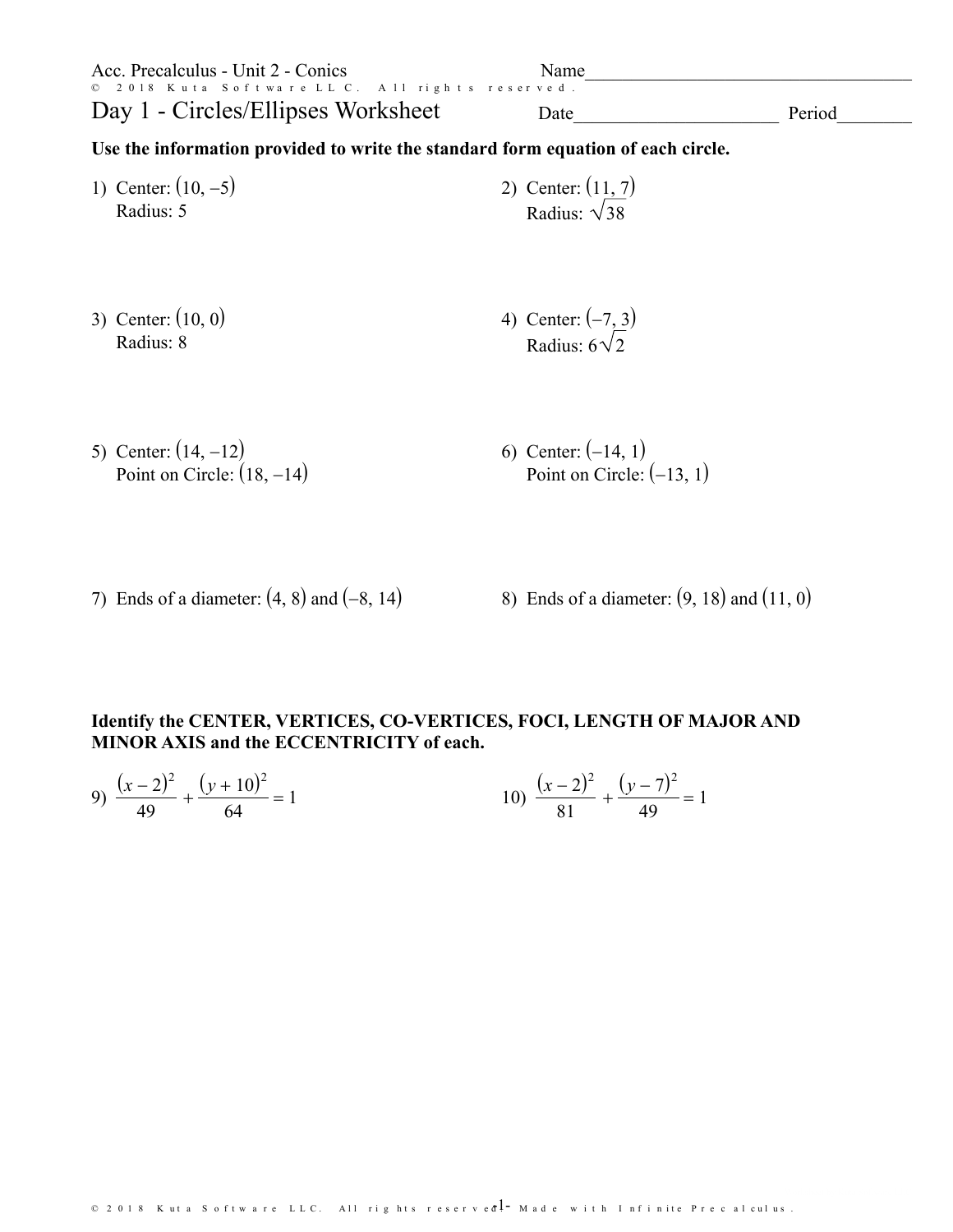11) 
$$
\frac{\left(x+\frac{17}{2}\right)^2}{144} + \frac{(y+10)^2}{81} = 1
$$

Plot the CENTER and RADIUS of each. Then sketch the graph.







 $\overline{x}$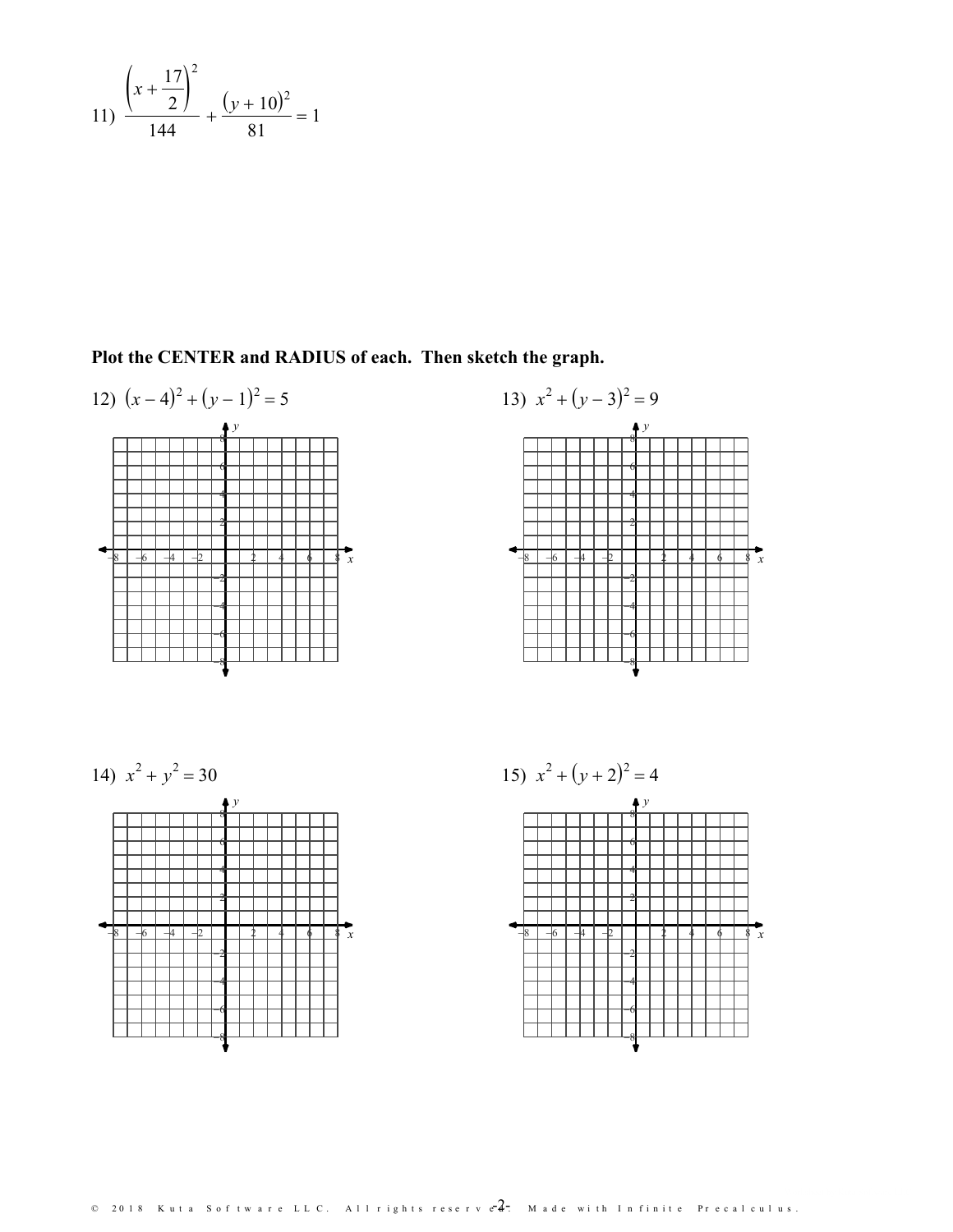## Sketch the graph. Plot the CENTER, FOCI, VERTICES and CO-VERTICES.







© 2018 Kuta Software LLC. All rights reserv $\overline{53}$ d. Made with Infinite Precalculus.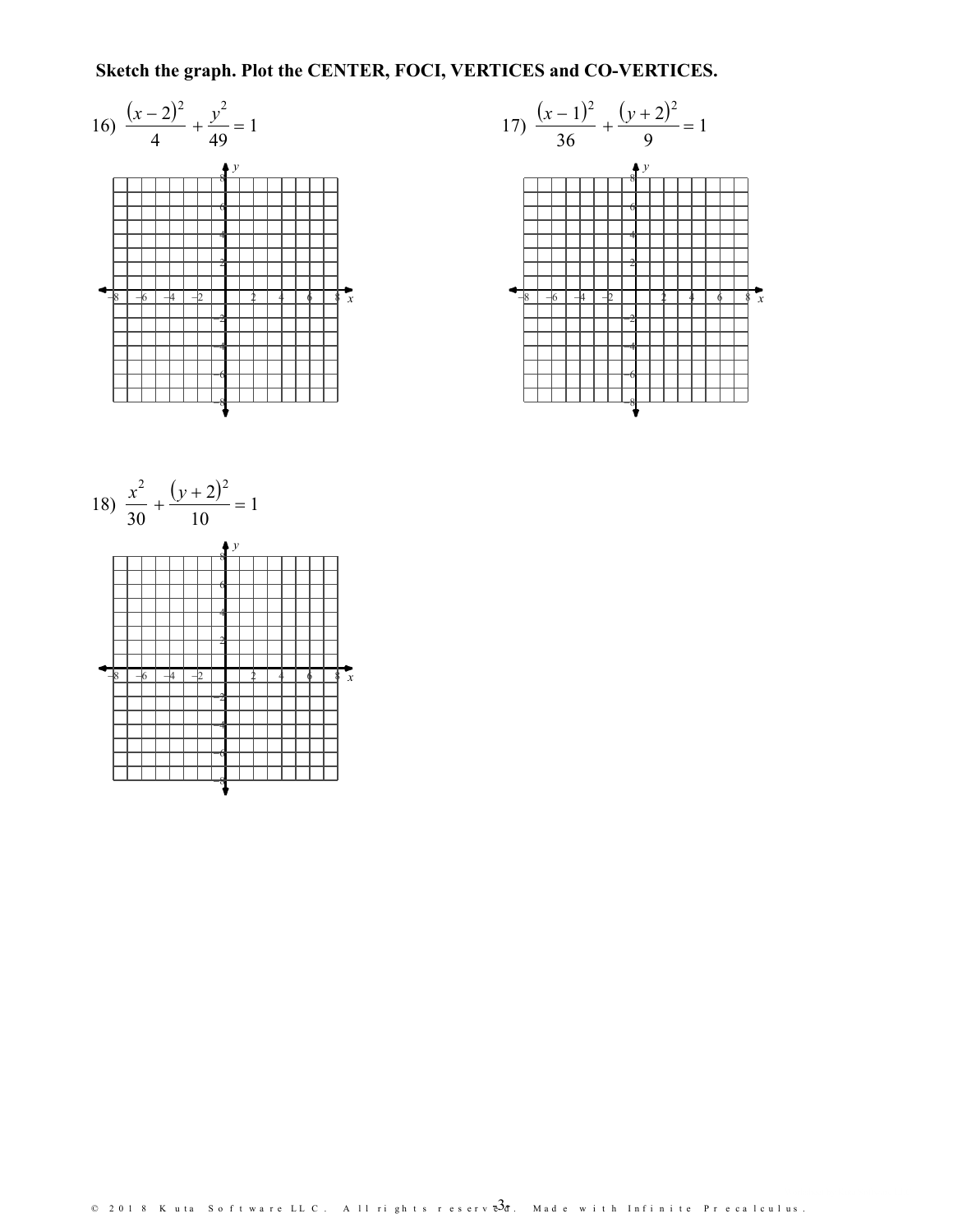19) 
$$
(x-2)^2 + \frac{(y-4)^2}{9} = 1
$$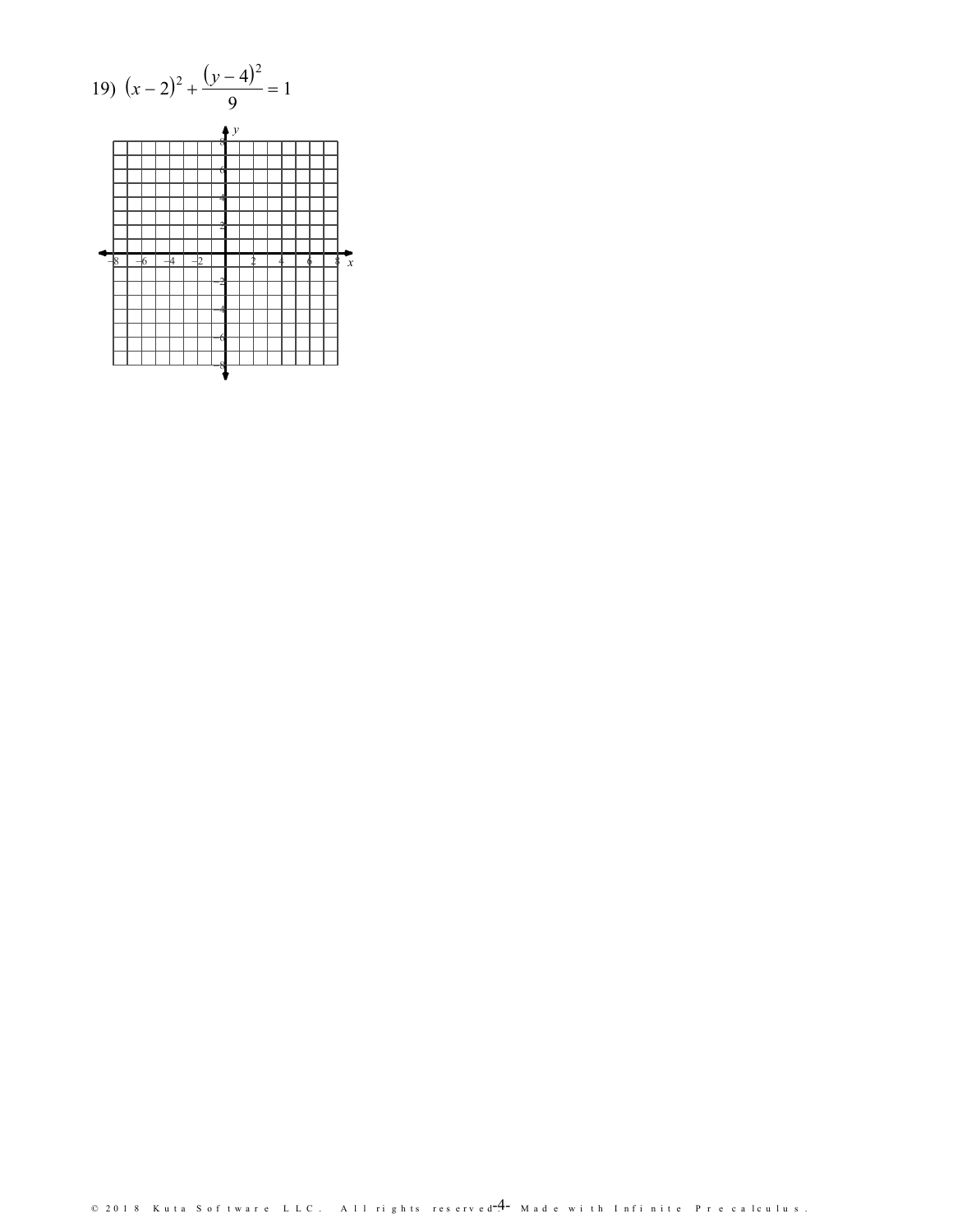## Answers to Day 1 - Circles/Ellipses Worksheet



© 2018 Kuta Software LLC. All rights reserv $- \overline{\mathsf{5}}$ -d. Made with Infinite Precalculus.